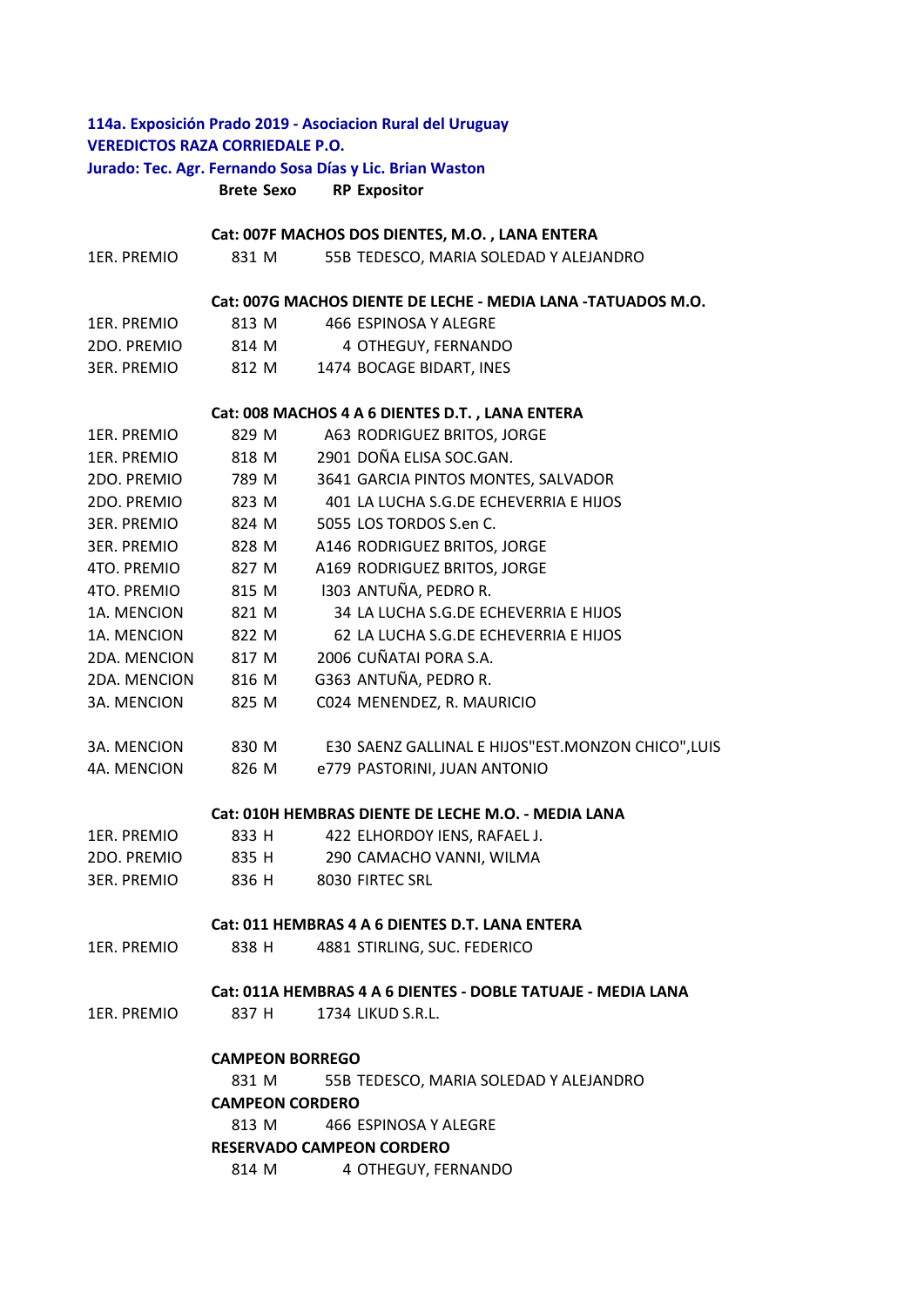#### **CAMPEON CARNERO**

829 M A63 RODRIGUEZ BRITOS, JORGE 818 M 2901 DOÑA ELISA SOC.GAN. **RESERVADO CAMPEON CARNERO** 

**CAMPEON CARNERO ADULTO** 

819 M 4563 ELHORDOY STIRLING HNOS.Y CASTRO PIFFARETTI HS **CAMPEONA CORDERAS** 

833 H 422 ELHORDOY IENS, RAFAEL J.

#### **RESERVADA CAMPEONA CORDERAS**

835 H 290 CAMACHO VANNI, WILMA

**CAMPEONA OVEJA** 

838 H 4881 STIRLING, SUC. FEDERICO

#### **RESERVADA CAMPEONA OVEJA**

837 H 1734 LIKUD S.R.L.

### **GRAN CAMPEON MACHO**

829 M A63 RODRIGUEZ BRITOS, JORGE

# **RESERVADO GRAN CAMPEON MACHO**

831 M 55B TEDESCO, MARIA SOLEDAD Y ALEJANDRO

### **TERCER MEJOR MACHO**

818 M 2901 DOÑA ELISA SOC.GAN.

## **GRAN CAMPEONA HEMBRA**

833 H 422 ELHORDOY IENS, RAFAEL J.

### **RESERVADA GRAN CAMPEONA HEMBRA**

838 H 4881 STIRLING, SUC. FEDERICO

818 M 2901 DOÑA ELISA SOC.GAN. **AL MEJOR VELLON CORRIEDALE P.O. S/D SEXO PREMIO SOC. C. DE CORRIEDA**

829 M A63 RODRIGUEZ BRITOS, JORGE **A LA MEJOR CONFORMACION CORRIEDALE P.O. PREMIO SOC. C. DE CORRIED**

**AL MEJOR MACHO CORRIEDALE MEDIA LANA P.O.** 

813 M 466 ESPINOSA Y ALEGRE

### **A LA MEJOR CABEZA**

831 M 55B TEDESCO, MARIA SOLEDAD Y ALEJANDRO